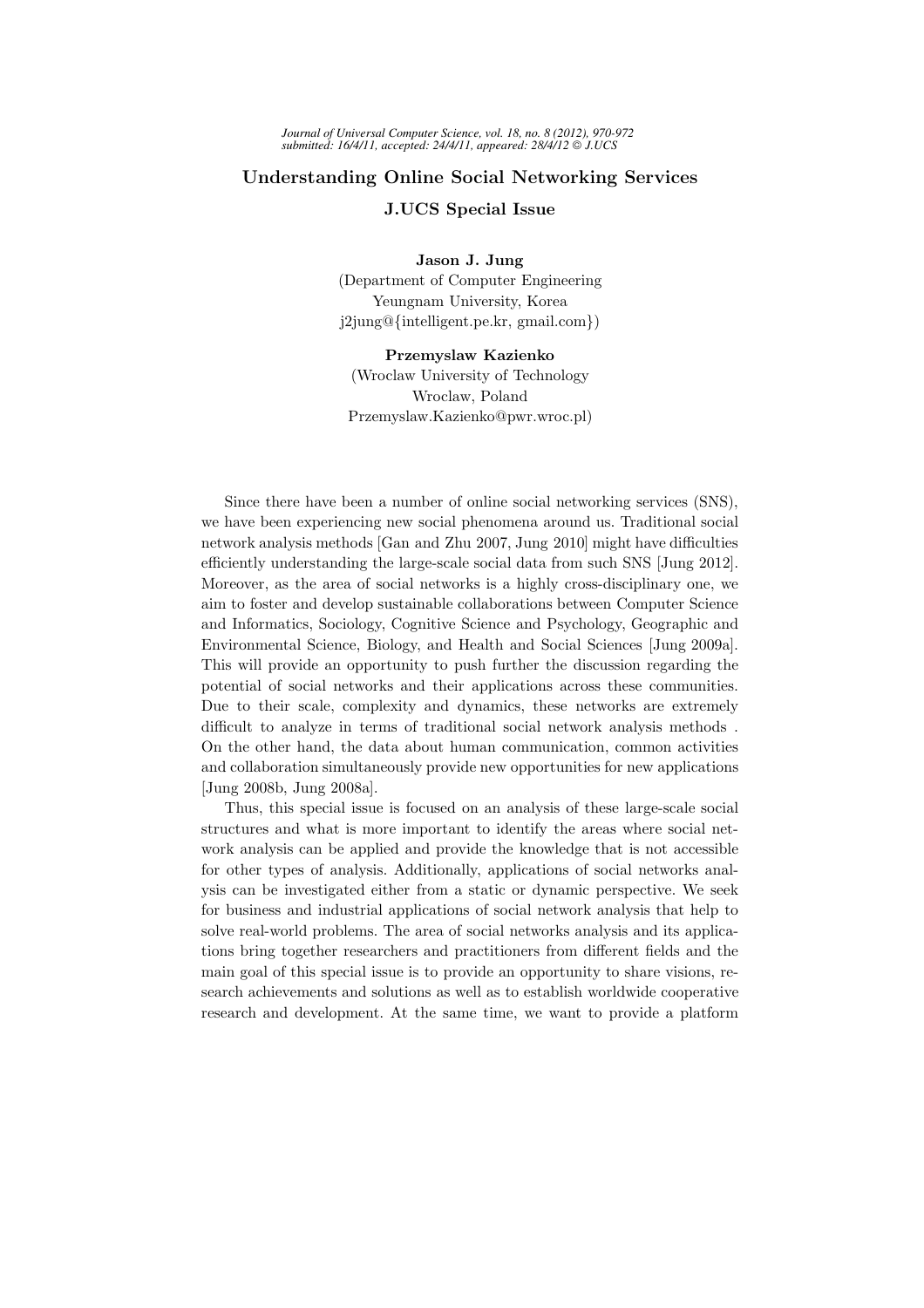for discussing research topics underlying the concepts of social network analysis and its applications by inviting members of different communities that share this common interest of investigating social networks.

In the first paper, Wilas Chamlertwat et al. presents the Micro-blog Sentiment Analysis System (MSAS) by using sentiment analysis to automatically analyze customer opinions from the Twitter micro-blog service. To evaluate the system, they conducted experiments on the collected posts related to smartphones showed that the system could help indicating the customers' sentiments towards the product features.

The second paper by Mahalakshmi G.S. et al. proposes the evolution of a knowledge network from the information available in digital bibliographic repositories, e.g., DBLP. The most important characteristic of this knowledge network would be the comprehension of the proficiency of the scientist in the perspective of an area of research. This is achieved by categorizing the research articles published by an author into specific domains. The quality of the research articles are ascertained by analyzing the abstracts within the domain. This analysis is used to determine the quality of the research article in terms of originality, relevancy and thereby, the impact of the article with respect to a research area.

The third paper by Xuan Hau Pham et al. introduces a concept of social pulse. They focus on a social tagging system where users can easily exchange resources as well as their tags with other users. Given a certain tag from a temporal folksonomy, the social pulse can be established by counting the number of users (or resources). Particularly, they discover meaningful relationship between tags by computing inducibility. To conduct experimentation, a tag search system has been implemented to collect a dataset from Flickr.

In the fourth paper, Ting Ting Qin and Satoshi Fujita focus on an unstructured p2p file sharing system. The aim of this work is to improve the efficiency of file search in such networks. The proposed scheme combines text clustering with a modified tag extraction algorithm, and is executed in a fully distributed manner. The optimal cluster number can also be fixed automatically through a distance cost function. We have conducted experiments to evaluate the accuracy of the proposed scheme.

In the fifth paper, Victor Ströele et al. assume that there are several inter and intra connections between people in and outside their organizations. They construct a multi-relational scientific social network where researchers may have four different types of relationships with each other. They adopt some criteria such as relationship age in order to assign a weight to relationships and to enable the modeling of a scientific social network as close as possible to reality.

This special issue has been achieved by a number of fruitful collaborations. We would like to thank the editor in chief of Journal of Universal Computer Science (JUCS), Hermann Maurer, for his kind support and help during the entire